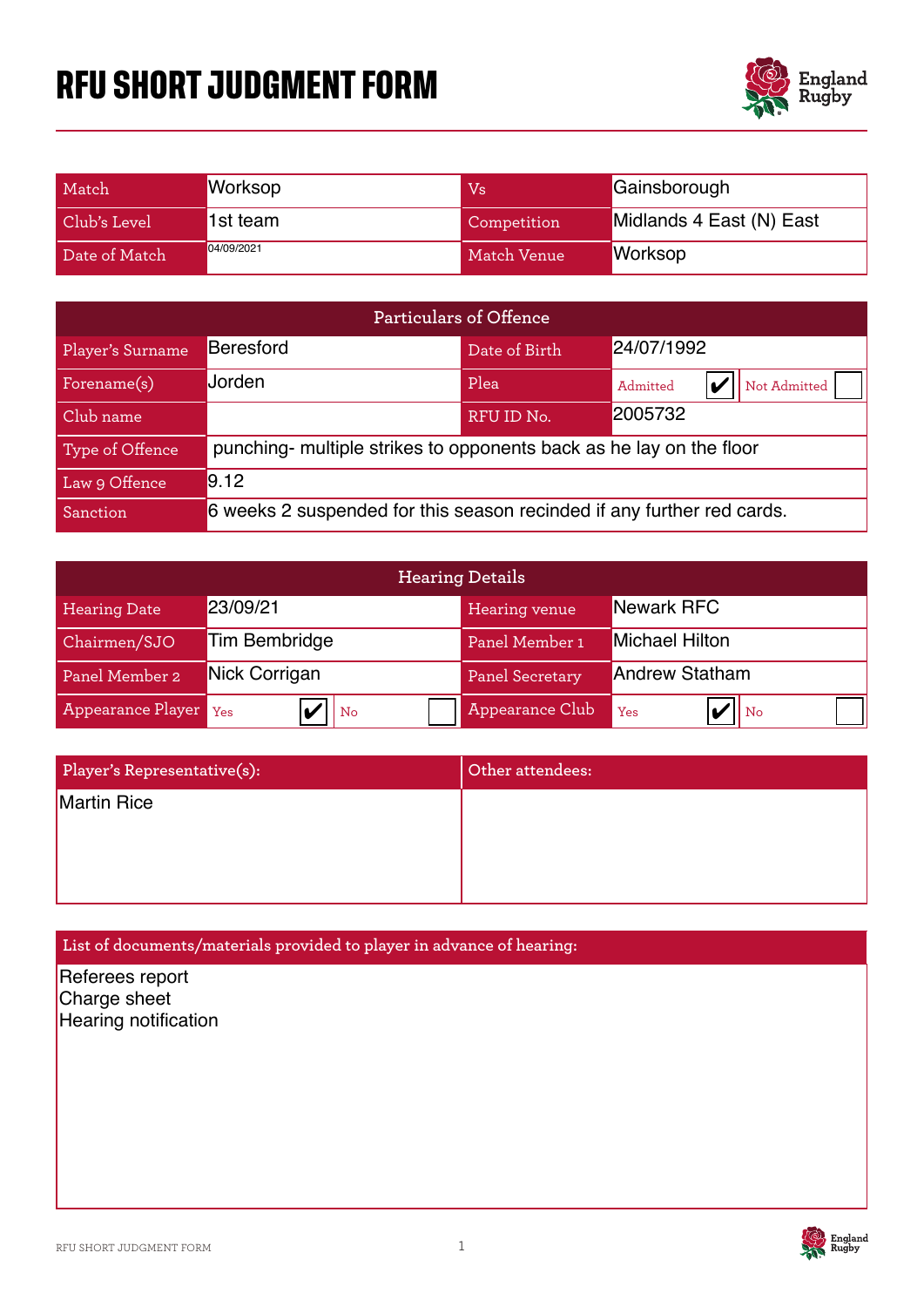From Referees report

In the 27th min of 2nd half, a Gainsborough player was tackled and subsequently a ruck formed with players from both sides near the Gainsborough 10m line towards the centre of the pitch. The Gainsborugh scrum half attempted to lift the ball from the base of the ruck. At that moment the Worksop no.11 came from a offside position next to the ruck and tackled the Gainsborough scrum half taking him heavily straight to ground. I blew the whistle for the offence by no.11 Worksop (coming in from side from an offside position and tackling the scrum half). This provocated an immediate reaction from a number of Gainsborough players near to this incident by grabbing the Worksop no.11. This prompted more players from each side to get involved by grabbing and pulling opponents' shirts around the initial incident. During this time I saw the Gainsborough no.7 (Captain) punching with force a prone Worksop player 3 times with clenched right fist to the middle of this player's back whilst with his left hand grabbing the shirt on the shoulder at the same time. The Worksop player was prone on the floor and consequently vulnerable, unable to defend himself or move away from the blows inflicted.

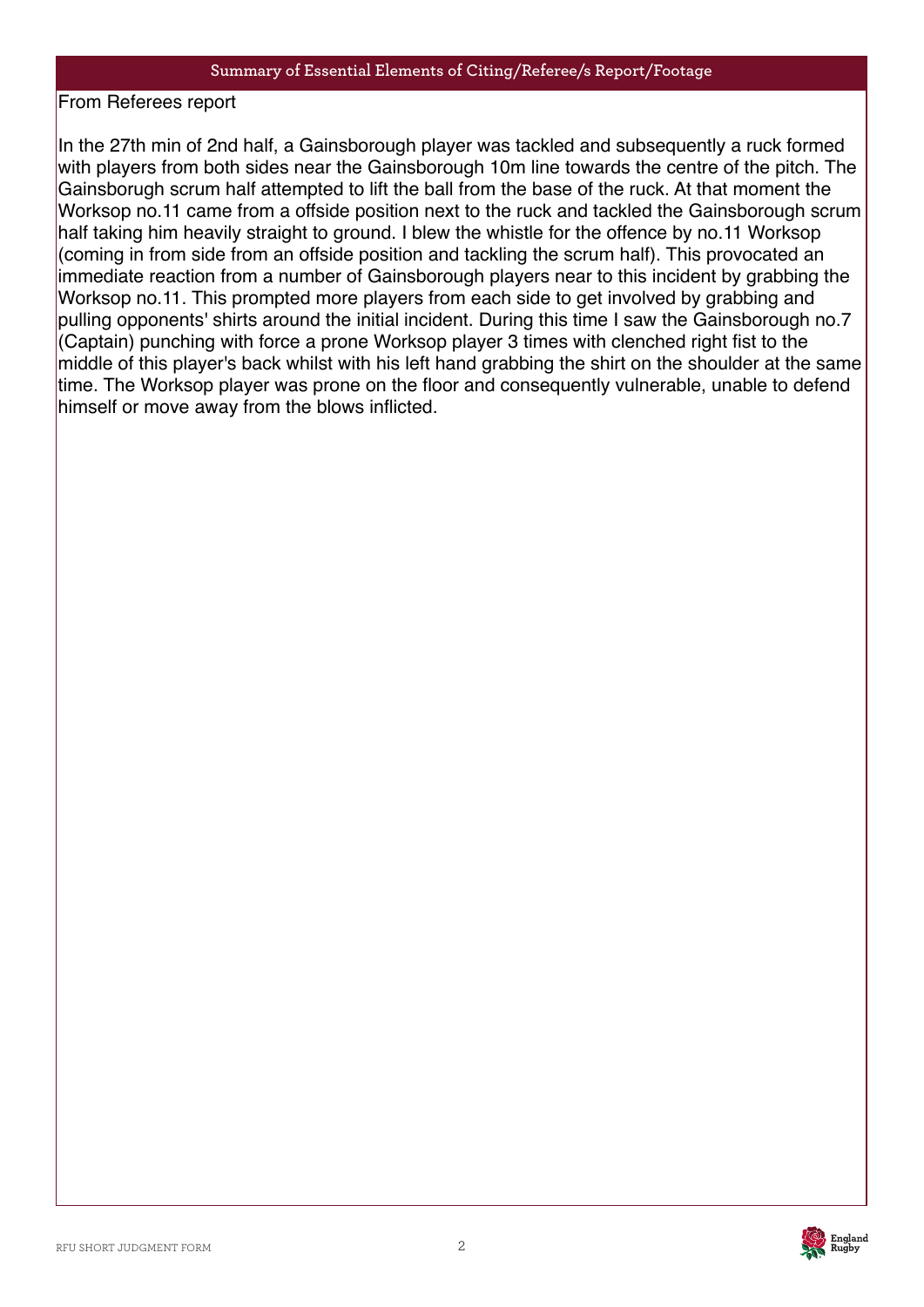## **Essential Elements of Other Evidence (e.g. medical reports)**

None **None** 

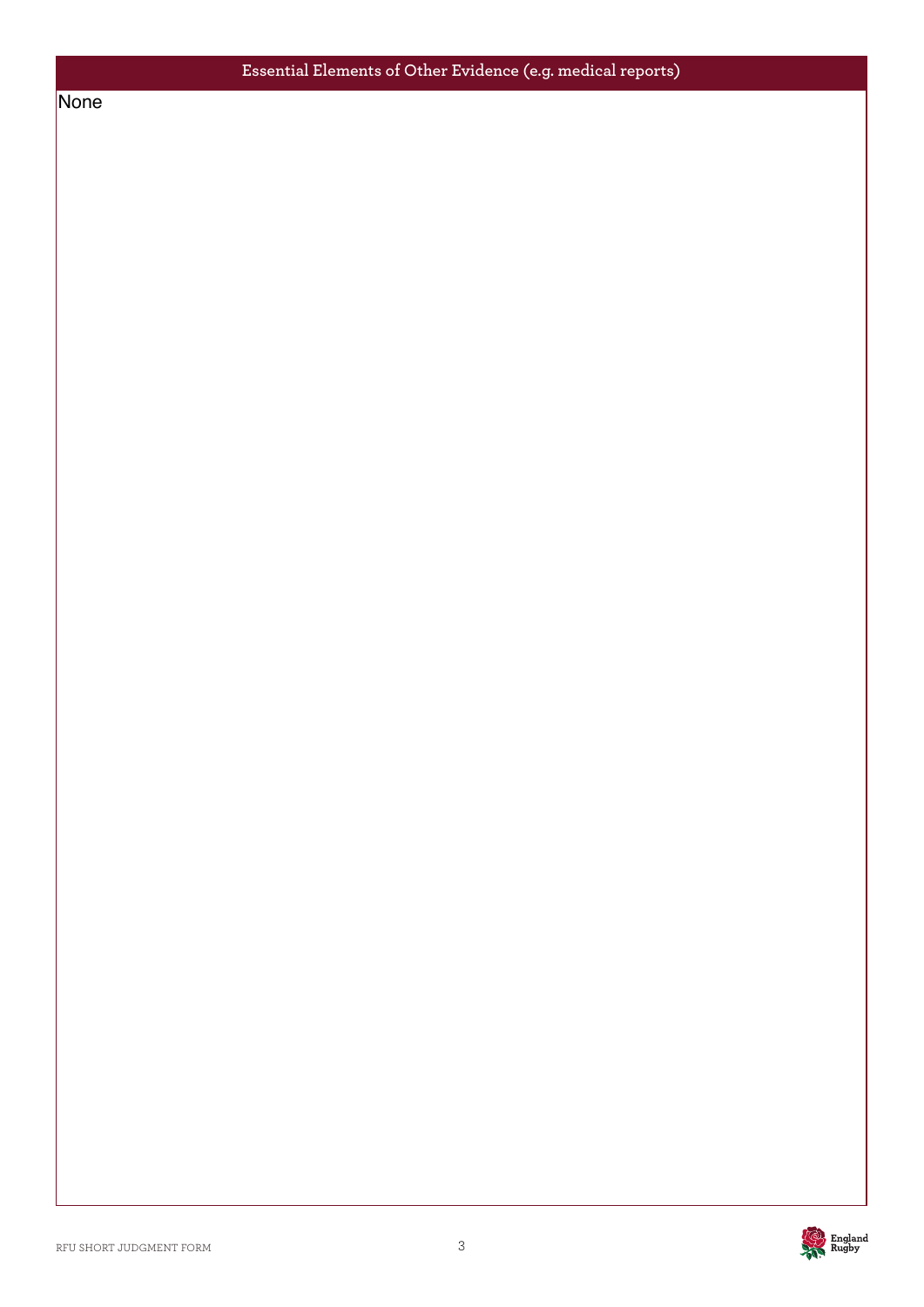### **Summary of Player's Evidence**

Player admitted the charge although stressed he was provoked and struck first no mention of this in red card report

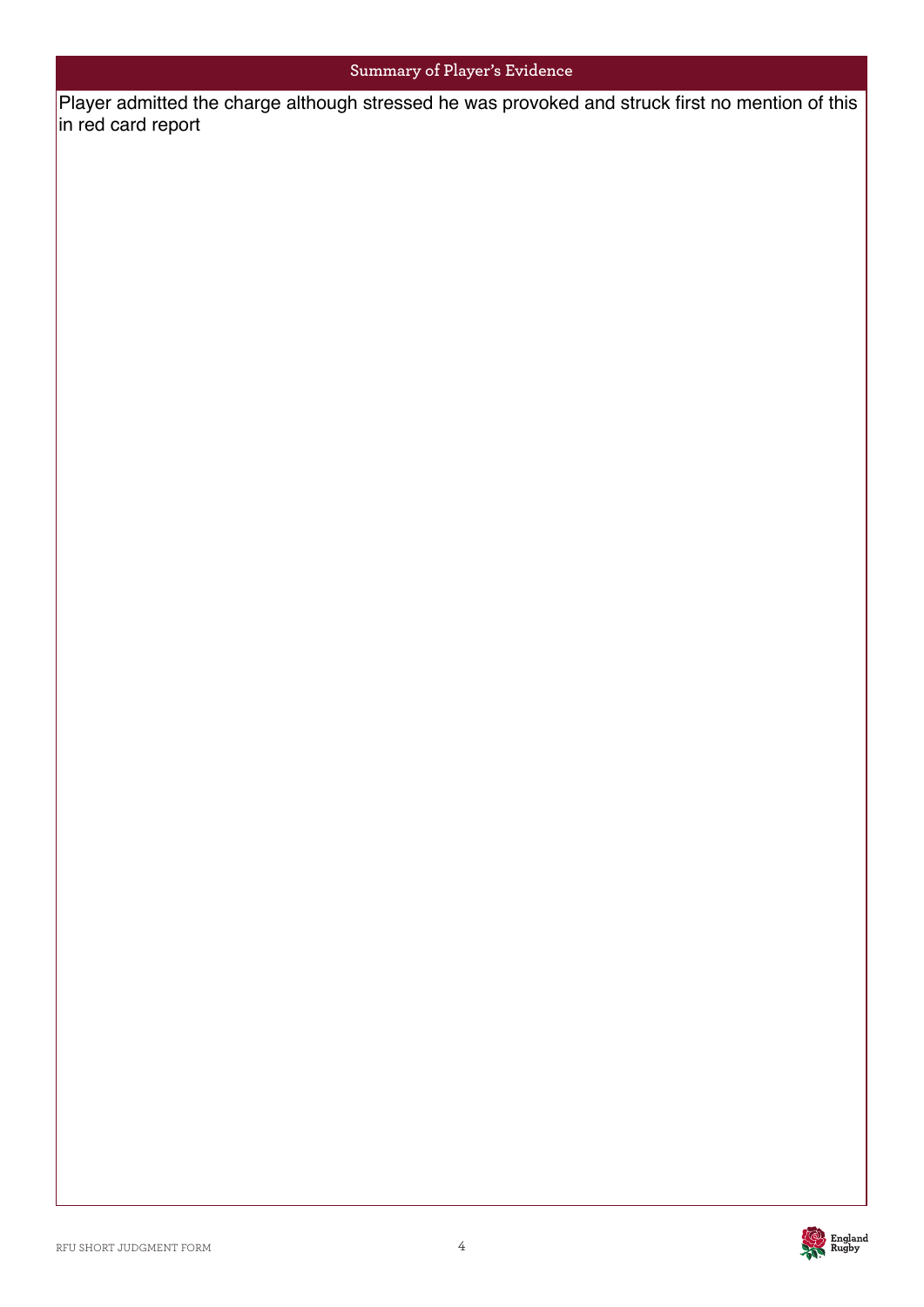#### **Findings of Fact**

there being no evidence to support any contradiction we considered the referees report as fact. Subsequent comments made to the referee mentioned in his report were discussed with the player. His total denial of any intent to intimidate was listened to and it was accepted that the exceptional circumstances surrounding the horrific injury could have gone some way to making the players demeanour seem intimidating. As such he was given the benifit of the doubt this time. He was however warned as to his future conduct.

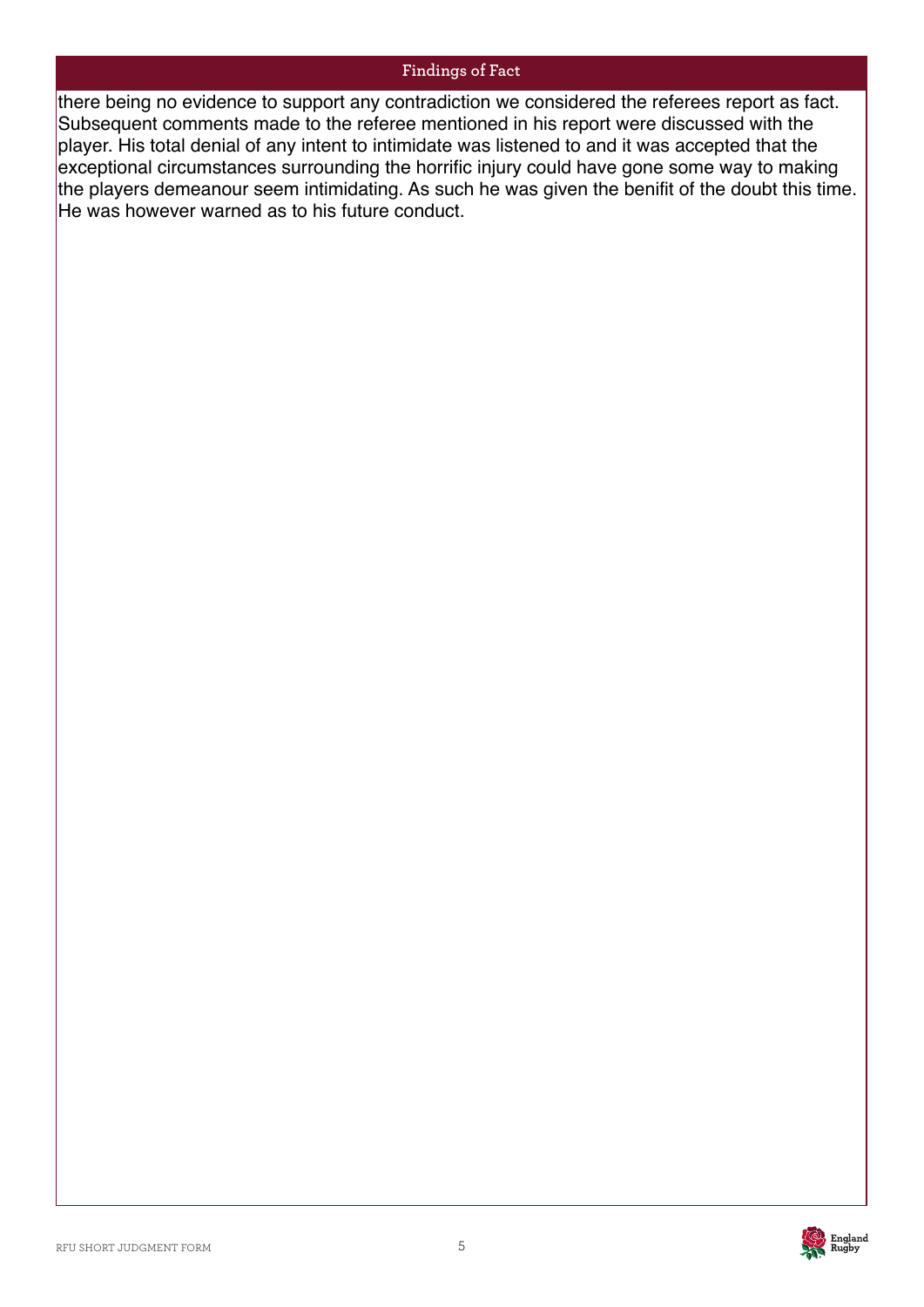| Decision                              |        |            |                                     |  |  |  |
|---------------------------------------|--------|------------|-------------------------------------|--|--|--|
| $ \boldsymbol{v} $<br>Breach admitted | Proven | Not Proven | Other Disposal (please state below) |  |  |  |
|                                       |        |            |                                     |  |  |  |
|                                       |        |            |                                     |  |  |  |
|                                       |        |            |                                     |  |  |  |
|                                       |        |            |                                     |  |  |  |
|                                       |        |            |                                     |  |  |  |
|                                       |        |            |                                     |  |  |  |
|                                       |        |            |                                     |  |  |  |
|                                       |        |            |                                     |  |  |  |
|                                       |        |            |                                     |  |  |  |
|                                       |        |            |                                     |  |  |  |
|                                       |        |            |                                     |  |  |  |
|                                       |        |            |                                     |  |  |  |
|                                       |        |            |                                     |  |  |  |
|                                       |        |            |                                     |  |  |  |
|                                       |        |            | <b>LA</b>                           |  |  |  |

# **SANCTIONING PROCESS**



| <b>Assessment of Seriousness</b>                           |                        |  |                     |  |  |  |
|------------------------------------------------------------|------------------------|--|---------------------|--|--|--|
| Assessment of intent - Ref 19.11.8                         |                        |  |                     |  |  |  |
| PLEASE TICK APPROPRIATE BOX                                | 19.11.8(a) Intentional |  | 19.11.8(b) Reckless |  |  |  |
| Reasons for finding as to intent:                          |                        |  |                     |  |  |  |
| multiple strikes to a prone defensless oponent to the back |                        |  |                     |  |  |  |
| Nature of actions - Reg 19.11.8(c)                         |                        |  |                     |  |  |  |
| deliberate                                                 |                        |  |                     |  |  |  |

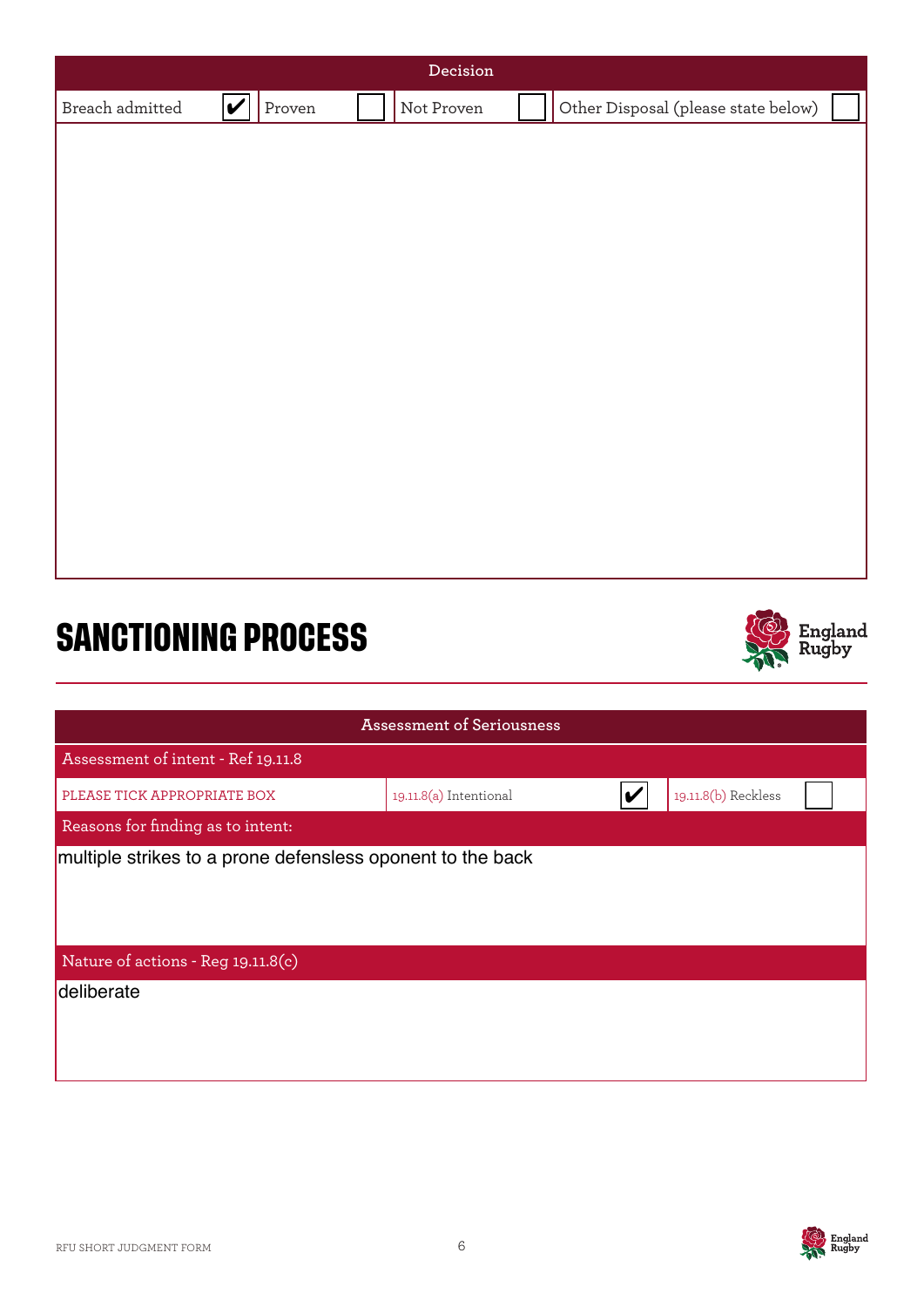Existence of provocation - Reg 19.11.8(d)

Whether player retaliated - Reg 19.11.8(e)

Self-defence - Reg 19.11.8(f)

Effect on victim - Reg 19.11.8(g)

Effect on match - Reg 19.11.8(h)

possible although no official mention of provocation<br>
Whether player retaliated - Reg 19.11.8(c)<br>
yes.....acording to the player as d above<br>
Self-defence - Reg 19.11.8(f)<br>
None<br>
Self-defence - Reg 19.11.8(f)<br>
None<br>
Chice o due to serious injury (within 1 minute of restrt) yes….acording to the player as d above<br>
Self-defence - Reg 19.11.8(f)<br>
None<br>
Effect on victim - Reg 19.11.8(g)<br>
None reported<br>
Effect on match - Reg 19.11.8(h)<br>
Gainsborough concluded the match with<br>
due to serious injury

Vulnerability of victim - Reg 19.11.8(i)

Level of participation/premeditation - Reg 19.11.8(j)

Conduct completed/attempted - Reg 19.11.8(k)

**Completed** 

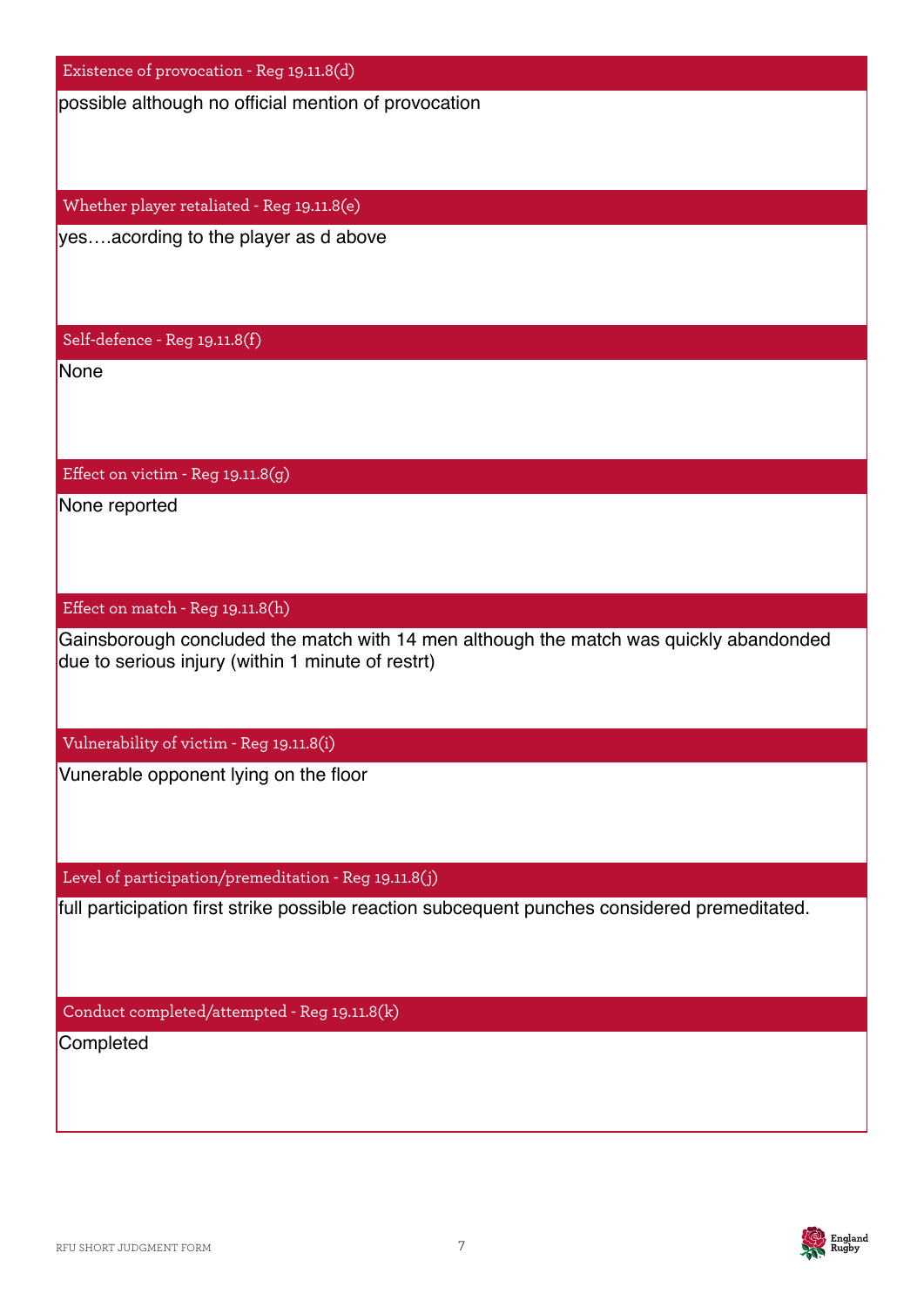#### Other features of player's conduct - Reg 19.11.8(l)

| Assessment of Seriousness Continued |       |           |  |       |          |       |
|-------------------------------------|-------|-----------|--|-------|----------|-------|
| Entry point                         |       |           |  |       |          |       |
| Low-end                             | Weeks | Mid-range |  | Weeks | Top-end* | Weeks |
|                                     |       | lv        |  |       |          |       |

| Player was his teams captain and as such should have shown far greater leadership qualities,                                                                                                                                                                                                                                                                                                                               |                                            |                 |              |                                               |                                                   |  |  |
|----------------------------------------------------------------------------------------------------------------------------------------------------------------------------------------------------------------------------------------------------------------------------------------------------------------------------------------------------------------------------------------------------------------------------|--------------------------------------------|-----------------|--------------|-----------------------------------------------|---------------------------------------------------|--|--|
|                                                                                                                                                                                                                                                                                                                                                                                                                            |                                            |                 |              |                                               |                                                   |  |  |
|                                                                                                                                                                                                                                                                                                                                                                                                                            |                                            |                 |              |                                               |                                                   |  |  |
|                                                                                                                                                                                                                                                                                                                                                                                                                            | <b>Assessment of Seriousness Continued</b> |                 |              |                                               |                                                   |  |  |
| Entry point                                                                                                                                                                                                                                                                                                                                                                                                                |                                            |                 |              |                                               |                                                   |  |  |
| <b>Weeks</b><br>Low-end                                                                                                                                                                                                                                                                                                                                                                                                    | Mid-range<br>V                             | 6               | <b>Weeks</b> | Top-end*                                      | <b>Weeks</b>                                      |  |  |
| *If Top End, the JO or Panel should identify, if apropriate, an entry point between the Top End<br>and the maximum sanction and provide the reasons for selecting this entry point, below.<br>In making the above assessment, the Panel should consider the RFU Practice Note<br>as set out in Appendix 5 to Regulation 19. Significant weight should be given to<br>RFU regulation 19.11.8(a), 19.11.8(h) and 19.11.8(i). |                                            |                 |              |                                               |                                                   |  |  |
| Reasons for selecting entry point:                                                                                                                                                                                                                                                                                                                                                                                         |                                            |                 |              |                                               |                                                   |  |  |
| multiple strikes were the reason we used a mid entrypoint                                                                                                                                                                                                                                                                                                                                                                  |                                            |                 |              |                                               |                                                   |  |  |
|                                                                                                                                                                                                                                                                                                                                                                                                                            |                                            |                 |              |                                               |                                                   |  |  |
| Relevant Off-Field Mitgating Factors - Reg 19.11.10                                                                                                                                                                                                                                                                                                                                                                        |                                            |                 |              |                                               |                                                   |  |  |
| Acknowledgement of guilt and timing -<br>Reg 19.11.11(a)                                                                                                                                                                                                                                                                                                                                                                   |                                            | Reg 19.11.11(b) |              | Player's disciplinary record/good character - |                                                   |  |  |
| Pleaded guilty                                                                                                                                                                                                                                                                                                                                                                                                             |                                            | poor            |              |                                               |                                                   |  |  |
|                                                                                                                                                                                                                                                                                                                                                                                                                            |                                            |                 |              |                                               |                                                   |  |  |
| Youth and inexperience of player - Reg 19.11.11(c)                                                                                                                                                                                                                                                                                                                                                                         |                                            |                 |              |                                               | Conduct prior to and at hearing - Reg 19.11.11(d) |  |  |
| None                                                                                                                                                                                                                                                                                                                                                                                                                       |                                            | Good            |              |                                               |                                                   |  |  |

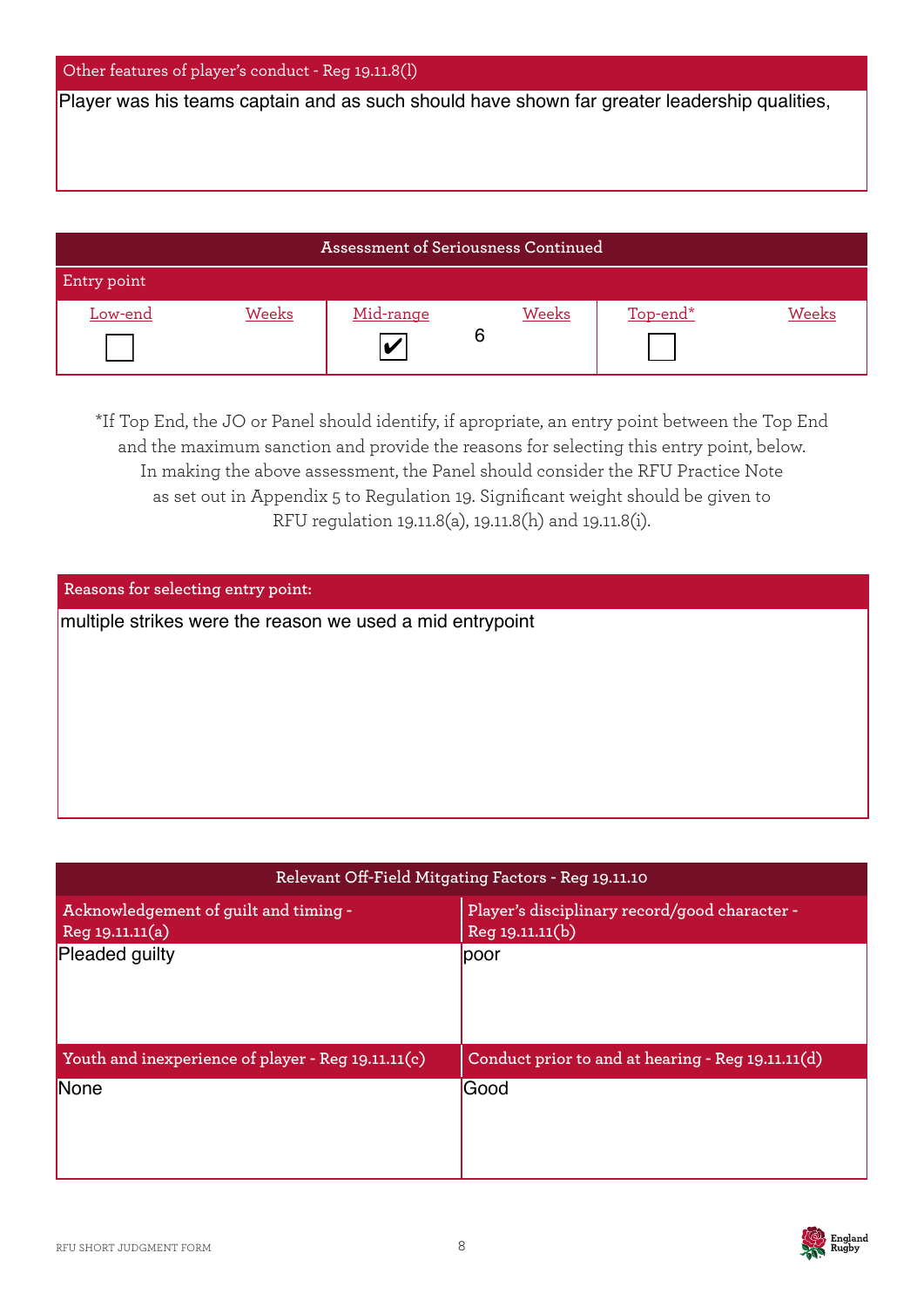| Remorse and timing of Remorse - Reg 19.11.11(e)                                          | Other off-field mitigation - Reg 19.11.11(f) |
|------------------------------------------------------------------------------------------|----------------------------------------------|
| difficult to critisise due to players involvement in<br>looking after the serious injury |                                              |

Number of weeks deducted:

**Summary of reason for number of weeks deducted:**

the panel decided to deduct 2 weeks but to suspend these for this season to be revoked should ANY other red card be received this season.

**Additional Relevant Off-Field Aggravating Factors - RFU Regulation 19.11.13** 

Player's status as an offender of the laws of the game - Reg 19.11.10 (a)

Need for deterrent to combat a pattern of offending - Reg 19.11.10(b)

Any other off-field aggravating factor that the disciplinary panel considers relevant and appropriate - (including poor conduct prior to or at the hearing) Reg 19.11.10 (c) repeat hence the suspended mitigating weeks<br>Need for deterrent to combat a pattern of offending<br>needed hence above<br>Any other off-field aggravating factor that the disci<br>- (including poor conduct prior to or at the hearing)

Number of additional weeks: none